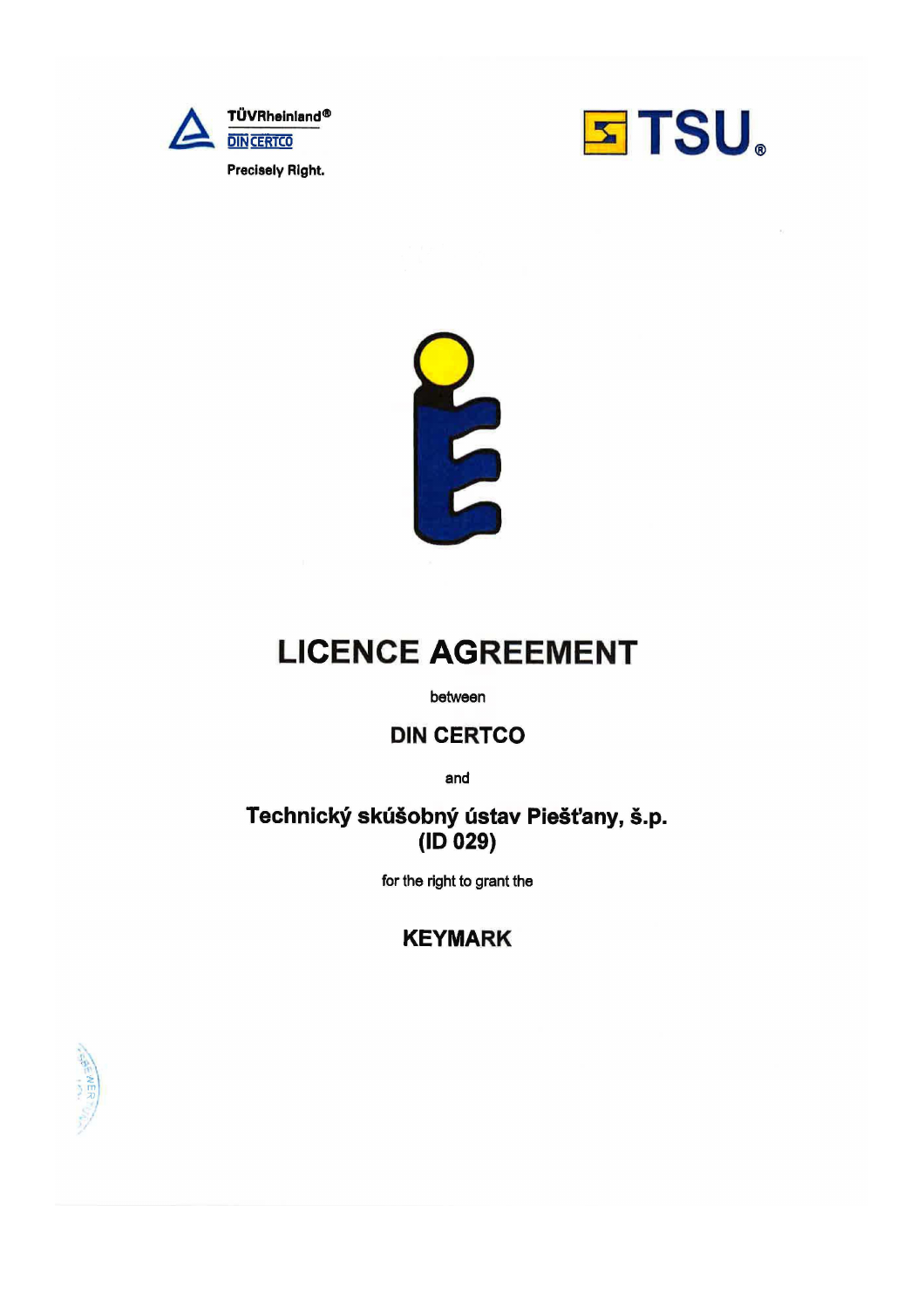### LICENCE AGREEMENT FOR THE RIGHT TO GRANT KEYMARK LICENCES

#### **BETWEEN**

DlN cERTCo GeselIschaft fúr Konformitätsbewertung mbH (referred to as "DlN CERTCO"), with registered office in Alboinstrasse 56, 12103 Berlln, Germany, for the purposes of this Agreement represented by Mr Robert ZORN, Managing Director

and

Technický skúšobný ústav Piešťany, š.p. (referred to as "the Certification Body"), with registered office in Krajinská cesta 2929/9, 921 01 Piešťany, Slovak Republica, for the purposes of this Agreement represented by Mr. Jaroslav CRKON, General Director

jointly referred to as the Parties, or individually as the Party

#### WHEREAS

- (A) The European Committee for Standardization (CEN) wishes to oontribute to the implementation of a voluntary European certification system for conformity assessment to European standards
- (B) CEN offers to market operators a certification system to demonstrate comptiance of products and services to the requirements of the relevant European standard(s), called "the KEYMARK', with the following design:



- (C) The KEYMARK is joint property of CEN (European Committee for Standardization) and the CENELEC (European Committee for Electrotechnical Standardization) and is legally protected as a trademark through national, regional and international registrations where such registration is necessary to assure its legal protection.
- (D) The rules for the KEYMARK are laid down in the CEN-CENELEC lnternal Regulations Part 4 "Certification".
- (E) ln accordance with these lnternal Regulations, CEN has subcontracted to DIN CERTCO the daily and administrative management and operations related to the KEYMARK in the domain of CEN as an external organization.
- (F) DIN CERTCO, in its capacity of subcontractor of CEN, is empowered to sign and manage on behalf of CEN the Licence Agreements with empowered certification bodies.
- (G) The CEN National Member has notified the termination of the previous "Transfer Agreement" relating to the KEYMARK to the Certification Body on date.
- (H) The Certification Body wishes to continue the operations for the KEYMARK under the conditions laid down in the present Agreement.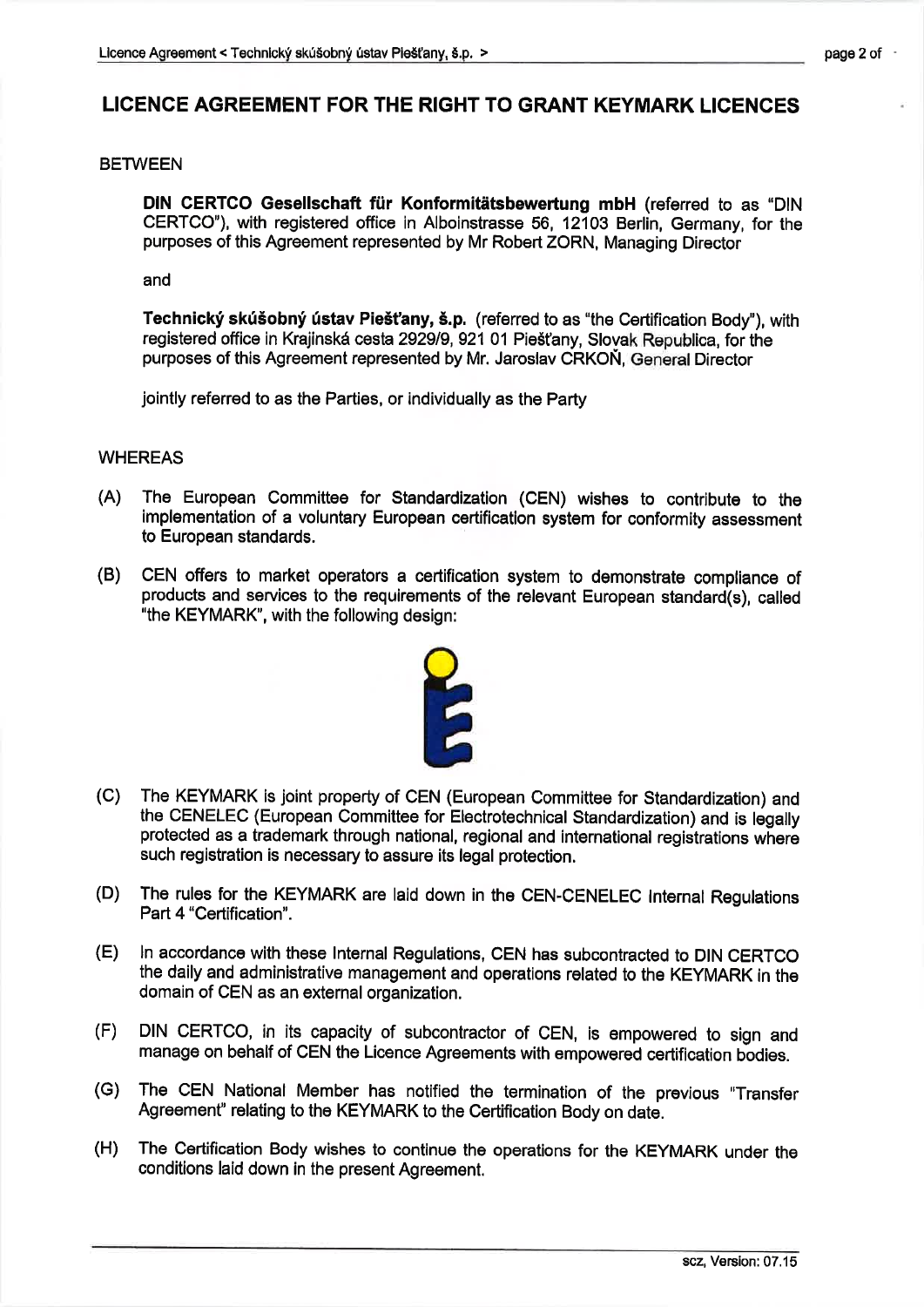#### THE PARTIES HAVE AGREED AS FOLLOWS

### 1. SCOPE OF THE AGREEMENT

This Agreement ís setting the conditions for the authorization (empowerment) to the Gertification Body to grant the KEYMARK to manufacturers and suppliers.

#### 2. LICENCE CONDITIONS

- 2.1. DIN CERTCO, on behalf of CEN, hereby empowers the Certification Body to grant KEYMARK licences to manufacturers and suppliers on the basis of the European Standard(s) as listed in the Certificate of Empowerment, as amended from time to time.
- 2.2. The empowerment to grant KEYMARK licences provided to the Certification Body under Art. 2.1 is not transferable to any third party, directly or indirectly, in whole or in part.
- 2.3. KEYMARK licences granted for products which are in conformity with the European Standard(s) listed in the Certificate of Empowerment shall be certified in accordance with the provisions of the specific CEN KEYMARK Scheme Rules and the CEN-CENELEC lntemal Regulations Part 4 "Certification".
- 2.4. The empowerment to grant KEYMARK licences does not affect, in anyway whatsoever, the property rights of CEN and CENELEC for the KEYMARK.
- 2.5. The Certification Body shall maintain all required approvals and empowerments for entering into this Agreement, in particular Art. 9 of the CEN-CENELEC Internal Regulations Part 4 "Certification" (inoluding copy of the EN ISO/!EC 17065 accreditation certificate and of the ISO/IEC 17025 accredltation certificate(s) of the subcontracted testing laboratories and the respective scopes)
- 2.6. The evidence of accreditation and of the empowerment of the Certification Body is attached as Annexes to this Agreement.
- 2.7. The Certification Body shall strictly observe and, to the extent applicable, procure that any manufacturer or supplier to whom it has granted a KEYMARK licence observes the provisions laid down in the CEN-CENELEC Internal Regulations Part 4 "Certification", in particular, without limitation, Art. 10 thereof.
- 2.8. The applicable provisions shall be laid down or referred to in the contract which the Certification Body shall execute with each manufacturer or supplier to whom lt grants a KEYMARK Licence.

#### 3. COMMENCEMENT, AMENDMENT AND TERMINATION

 $?^{j}$ 

- 3.1 This Agreement shall come into force on the date of the last signature and is entered into for an indefinite term.
- 3.2. This Agreement may be terminated by either Party upon 6 (six) months written notice to the other Party.

scz, Version:07.15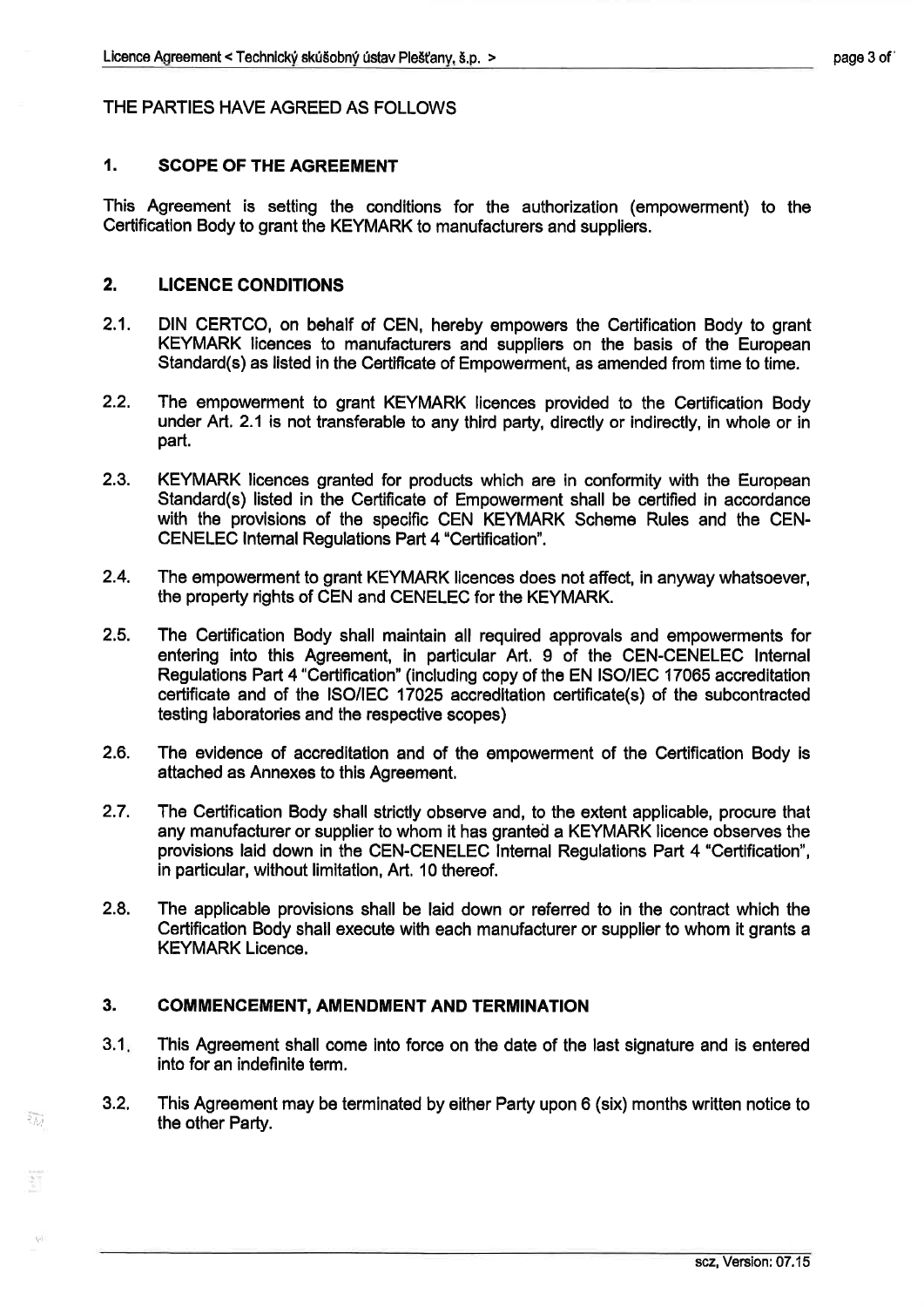- 3.3. This Agreement can be terminated by DIN CERTCO with immediate effect in the following cases:
	- a. Withdrawal of all European Standards on which the specific CEN KEYMARK Scheme Rules are based;
	- b. Termination of the certification activities of the Certification Body in the framework of the KEYMARK system;
	- c. The Certification Body fails to make the payment to DIN CERTCO;
	- d. The Certificatlon Body does not comply with the specific CEN KEYMARK Scheme Rules and/or the CEN-CENELEC lnternal Regulations Part 4 "Certification";
	- e. The Certification Body fails to comply with this Agreement, notably and does not take any action to remedy within 30 (thirty) days of receiving a notice specifying the nature of the breach and calling upon the Certification Body to undertake a remedy;
	- f. There is a material change in the ownership or control of the Certification Body which may not enable the Certification Body to provide anymore the services for the purpose contemplated by this Agreement;
	- g. The Certification Body at any time challenges the validity of any lntellectual Property Right of CEN.
- 3.4. Termination on the basis of Art. 3.3. b - g above shall be without prejudice to any rights of DIN CERTCO to claim damages from the Certification Body on behalf of CEN.
- 3.5. Should this Agreement be terminated, the licence for the right to use the KEYMARK shall terminate immediately and the Certification Body shall cease immediately to use the KEYMARK.
- The Certification Body recognizes that DIN CERTCO and CEN shall not be liable to pay any compensation to the Certification Body for financial and/or moraI loss or for aný other loss or damage arisíng as a result of the termination of this Agreement for aný cause whatsoever. 3.6
- 3.7. The Certification Body agrees that, upon termination of this Agreement, all rights, tiles and interest in and to the KEYMARK shall revert to DIN CERTCO, on behalf of CEN, without indemnification to the Certification Body.

#### 4. LICENCE FEES

- 4.1. The fee for the right to use the KEYMARK (the KEYMARK Licence Fee) is fixed by CEN in consultation with DIN CERTCO and listed in Annex 1 hereto, as amended from time to time.
- 4.2. The KEYMARK Licence Fee is charged by the Certification Body to manufacturers and suppliers for the right to use the KEYMARK and transferred to DIN CERTCO at the following conditions:
	- 4.2.1. The CEN-CENELEC Internal Regulations Part 4 "Certification" and the definitions for types and sub-type in the specific CEN KEYMARK Schemes have to be followed by the Certification Body.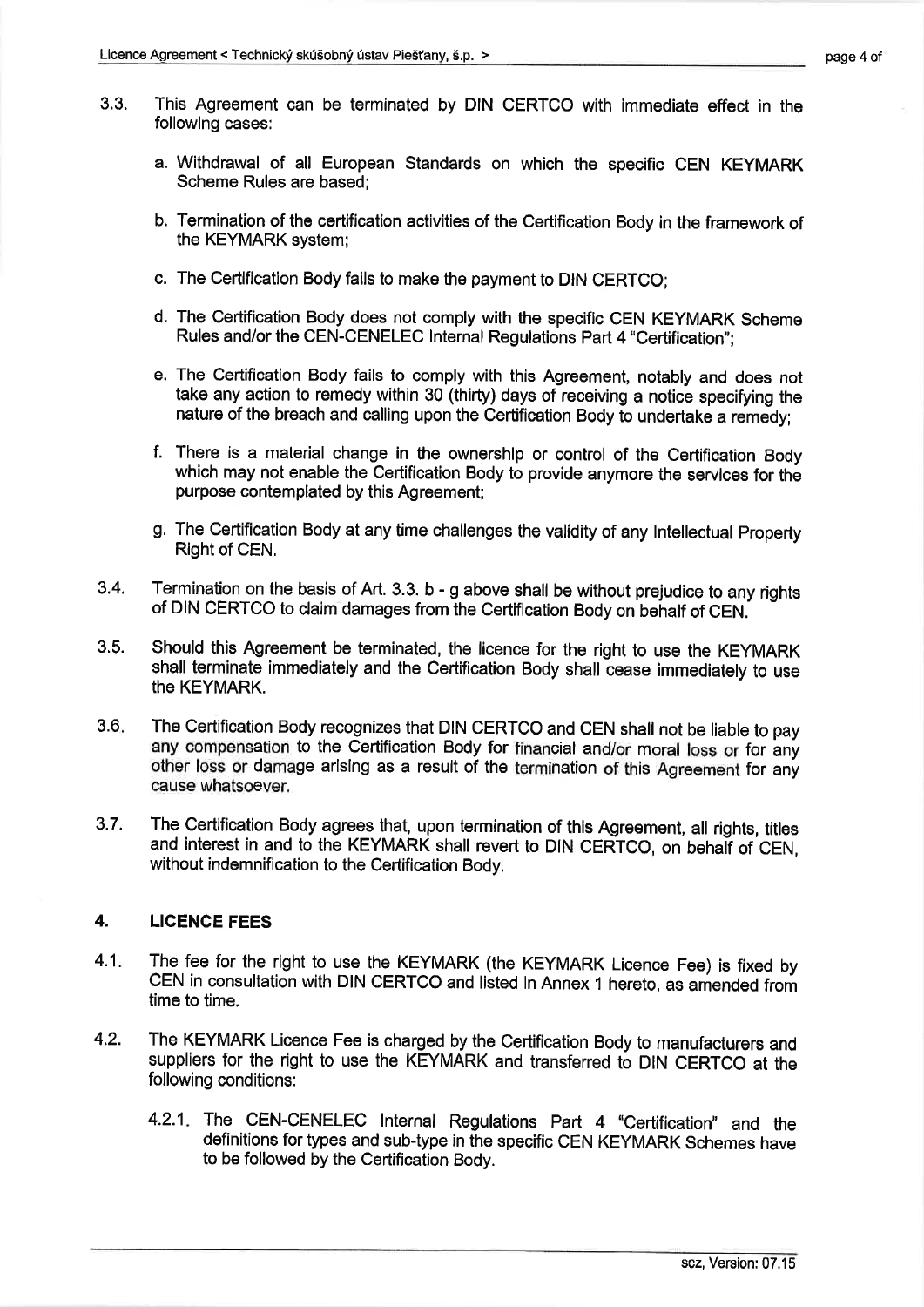- page 5 of
- 4.2.2. The invoice for the KEYMARK Licence Fee for a calendar year is based on the number of valid KEYMARK licences as of the 1<sup>st</sup> January of that calendar year.
- 4.2.3. The KEYMARK Licence Fee has to be transferred to DIN CERTCO within the first quarter of that calendar year,
- 4.3. Fees for testing, certification and inspection of the products concerned are independent from the KEYMARK Licence fee. Such fees are fixed and invoiced at the following conditions:
	- 4.3.1. Such fees are fixed and invoiced in accordance with clause 7.2 of the CEN-CENELEC lnternal Regulations Part 4 "Certification".

#### 5. LEGAL PROTEGTION OF THE KEYMARK

- 5.1. ln the event of any infringement of the KEYMARK (or other related rights of CEN and/or DIN CERTCO) of whlch the Certification Body becomes aware it shall promptly notify DIN CERTGO about it in writing.
- 5.2. DIN CERTCO shall lnform the Certification Body of the relevant decisions on possible legal actions to be taken for the protection of the KEYMARK.
- 5.3. Any such legal action shall be conducted through attorneys approved by DIN CERTCO in coordination with CEN. Costs for legal actions shall be paid for by CEN and/or DIN CERTCO, except when attributable to acts or omissions of the Certification Body, in which case such costs shall be paid for by the Certification Body.

#### 6. REPRESENTATIONS AND WARRANTIES

- 6.1 DIN CERTCO warrants that the execution of this Agreement by DIN CERTCO and the performance by it of any obligation hereunder does not and shall not violate or be ln conflict with any agreement, commitment, obligation or understanding by which DIN CERTCO is bound, including the Service Contract between DIN CERTCO and CEN.
- The Certification Body warrants that: ô.2.
	- a. lt shall use its best endeavours to contribute to the promotion of the KEYMARK within the licence conditions as set in Art. 2 of this Agreement.
	- b. lt shall use its best endeavours to contribute to the legal protection of the KEYMARK, in accordance with the rules set out by CEN.

#### 7. NOTICES

- 7.1. Any notice or other information required or authorised by this Agreement to be given by either Party to the other may be sent by electronic means, by registered mail or other postal means as appropriate at the addresses as given in the application form for empowerment.
- Any other information sent by electronic means is deemed to have been duly sent on the date of transmission, unless otherwise demonstrated. 7.2.